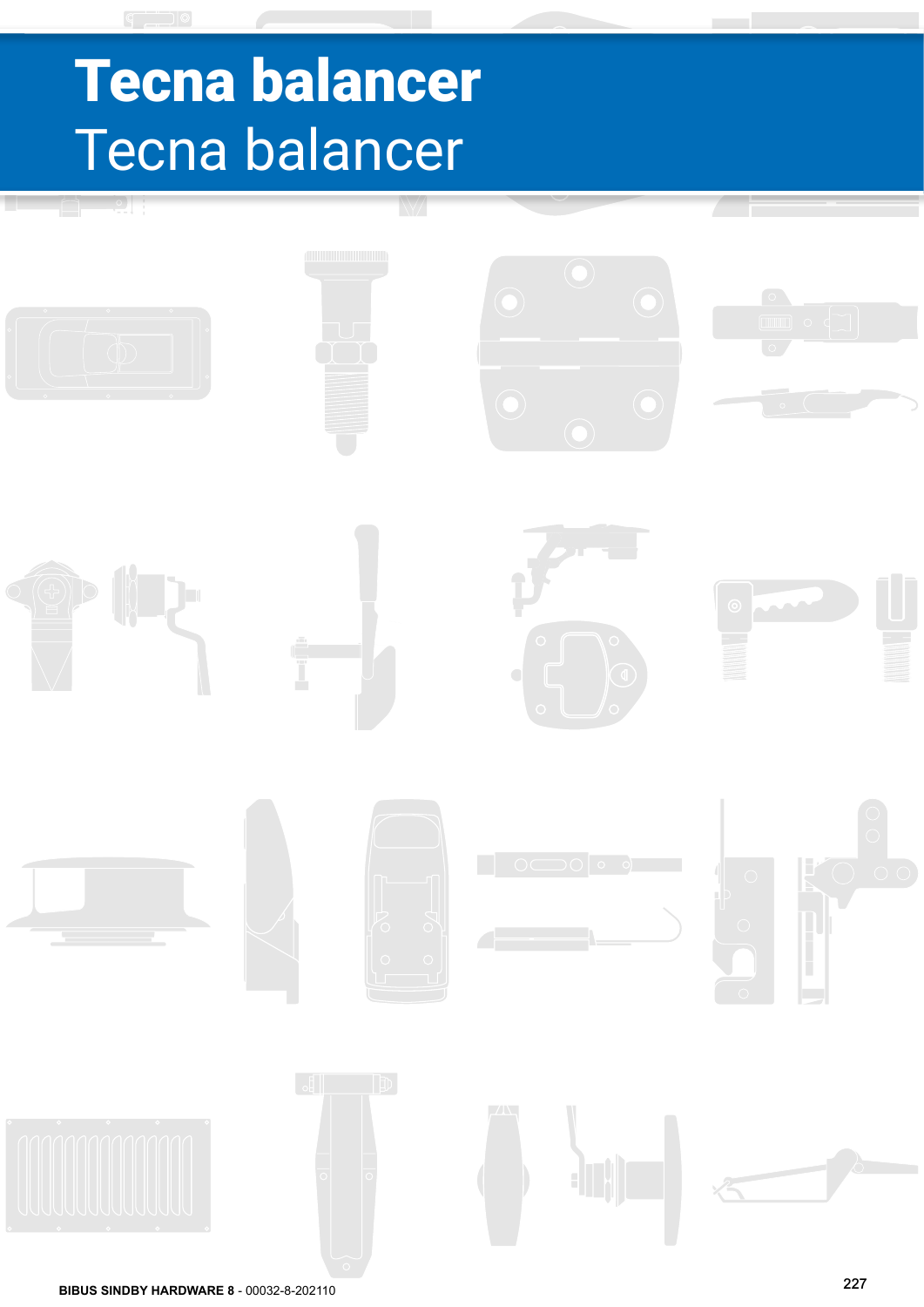# **Tecna balancer / Tecna balancer**



**Artical Edge 1 Dec**ret **II** and **EVE 1 Dec**ret **EGG 2 Dec Dire** I with aluminium nousing and **Med aluminiumshus og rustfri stålwire / With aluminium housing and stainless steel wire** 

| Varenr.<br>Art. | Min.                    | <b>Kapacitet</b><br>Maks. | <b>Wire</b><br>mm | <b>Egenvægt</b><br>kg | Varenr.<br>Art. | Min. | <b>Kapacitet</b><br>Maks. | <b>Wire</b><br>mm | <b>Egenvægt</b><br>kg |
|-----------------|-------------------------|---------------------------|-------------------|-----------------------|-----------------|------|---------------------------|-------------------|-----------------------|
| 78.9310         | 0,2                     | 0,5                       | 1.600             | 0,55                  | 78.9404         | 40   | 50                        | 2.500             | 23,9                  |
| 78.9311         | 0,4                     | 1                         | 1.600             | 0,6                   | 78.9405         | 50   | 60                        | 2.500             | 25,4                  |
| 78.9312         | 1                       | $\overline{2}$            | 1.600             | 0,6                   | 78.9411         | 60   | 70                        | 2.500             | 26,8                  |
| 78.3913         | $\overline{2}$          | 3                         | 1.600             | 0,7                   | 78.9412         | 70   | 80                        | 2.500             | 27,8                  |
| 78.9320         | 1                       | 2,5                       | 2.000             | 1,6                   | 78.9413         | 80   | 90                        | 2.500             | 28,8                  |
| 78.9321         | $\overline{2}$          | 4                         | 2.000             | 1,9                   | 78.9414         | 90   | 100                       | 2.500             | 30,0                  |
| 78.9322         | $\overline{\mathbf{4}}$ | $\,6$                     | 2.000             | $\overline{2}$        | 78.9422         | 100  | 120                       | 2.500             | 38,7                  |
| 78.9323         | $\,6\,$                 | 8                         | 2.000             | 2,3                   | 78.9423         | 120  | 140                       | 2.500             | 41,9                  |
| 78.9354         | $\overline{\mathbf{4}}$ | $\overline{7}$            | 2.000             | $\overline{5}$        | 78.9424         | 130  | 150                       | 2.500             | 44,5                  |
| 78.9355         | $\overline{7}$          | 10                        | 2.000             | 5,5                   | 78.9425         | 140  | 160                       | 2.500             | 48,0                  |
| 78.9356         | 10                      | 14                        | 2.000             | 5,7                   | 78.9426         | 160  | 180                       | 2.500             | 49,0                  |
| 78.9357         | 14                      | 18                        | 2.000             | 6                     | 78.9431         | 15   | 20                        | 3.000             | 19,7                  |
| 78.9358         | 18                      | 22                        | 2.000             | 6,5                   | 78.9432         | 20   | 25                        | 3.000             | 19,7                  |
| 78.9359         | 22                      | 25                        | 2.000             | 6,7                   | 78.9433         | 25   | 35                        | 3.000             | 21,2                  |
| 78.9361         | 10                      | 15                        | 2.000             | 10,3                  | 78.9434         | 35   | 45                        | 3.000             | 23,8                  |
| 78.9362         | 15                      | 20                        | 2.000             | 10,6                  | 78.9435         | 40   | 50                        | 3.000             | 23,9                  |
| 78.9363         | 20                      | 25                        | 2.000             | 11,2                  | 78.9436         | 50   | 60                        | 3.000             | 25,3                  |
| 78.9364         | 25                      | 30                        | 2.000             | 11,5                  | 78.9441         | 60   | 70                        | 3.000             | 27                    |
| 78.9365         | 30                      | 35                        | 2.000             | 11,8                  | 78.9442         | 70   | 80                        | 3.000             | 28                    |
| 78.9366         | 35                      | 45                        | 2.000             | 12,4                  | 78.9443         | 80   | 90                        | 3.000             | 29                    |
| 78.9367         | 45                      | 55                        | 2.000             | 12,5                  | 78.9444         | 80   | 100                       | 3.000             | 29                    |
| 78.9368         | 55                      | 65                        | 2.000             | 13,6                  | 78.9451         | 100  | 115                       | 3.000             | 39,7                  |
| 78.9369         | 65                      | 75                        | 2.000             | 14,5                  | 78.9452         | 115  | 130                       | 3.000             | 39,9                  |
| 78.9370         | 75                      | 90                        | 2.000             | 17,3                  | 78.9453         | 130  | 140                       | 3.000             | 42,8                  |
| 78.9371         | 90                      | 105                       | 2.000             | 18,0                  | 78.9454         | 140  | 150                       | 3.000             | 45,6                  |
| 78.9401         | 15                      | 20                        | 2.500             | 19,0                  | 78.9455         | 150  | 160                       | 3.000             | 49                    |
| 78.9402         | 20                      | 30                        | 2.500             | 19,8                  | 78.9456         | 160  | 180                       | 3.000             | 50                    |
| 78.9403         | 30                      | 40                        | 2.500             | 20,8                  |                 |      |                           |                   |                       |